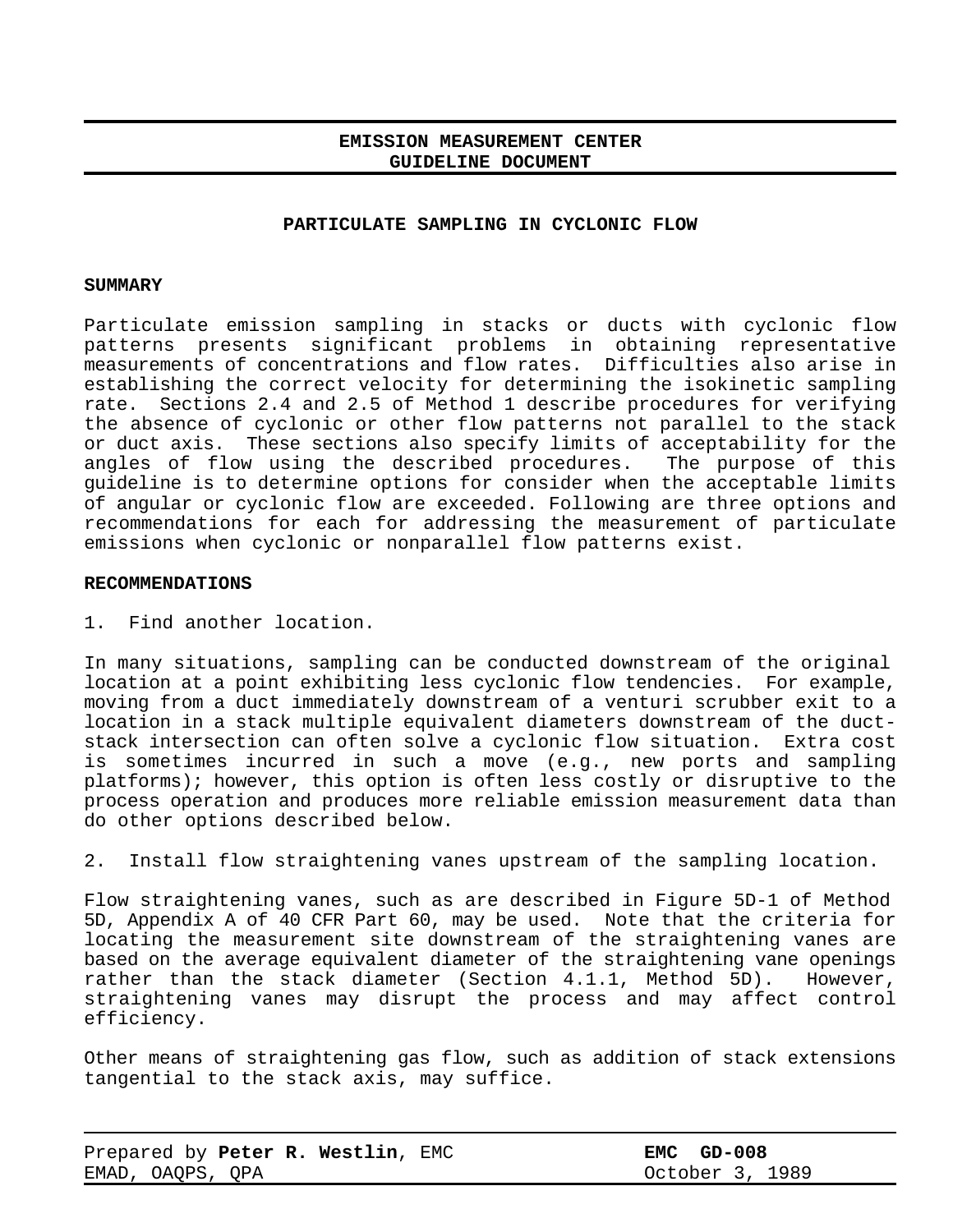# **EMC GD-008 EMC GUIDELINE DOCUMENT PAGE 2**

3. Apply one of the modified sampling procedures.

### The Alignment Approach

This approach involves turning the sampling nozzle into the direction of gas flow assuming essentially tangential flow and ignoring the radial flow vector. The procedure is as follows:

Conduct a preliminary velocity traverse of the stack to establish the angle of flow at each sample point located as defined in Method 1. Using an unobstructed type-S pitot (i.e., no nozzle attached), rotate the pitot until a null reading is obtained and determine the flow angle relative to the stack axis from corrected protractor readings. Conduct the sampling isokinetically at each point rotating the sampling nozzle to point into the gas flow and using the velocity values determined during the preliminary velocity traverse. Conduct a post-test velocity traverse in the same manner as the preliminary traverse to verify the velocity (within 5 percent) and angle values (within  $5^{\circ}$ ). Calculate the stack velocity by determining the velocity vector parallel to the axis using the velocity values measured at each sampling point and the cosines of the measured angles.

The potential bias resulting from the use of this approach relative to a sample result from a location with acceptable flow conditions is affected by particle size and degree of cyclonic flow formation. The particulate concentration measurement (e.g.,  $gm/m^3$ , ng/J) bias may be from -15 to 0 percent. The particulate concentration bias will approach zero with a decrease in average particle size. The stack flow rate measurement (e.g.,  $\mathfrak{m}^3/\mathfrak{min}$ ) bias may be from -10 to 0 percent. The resulting mass emission rate measurement (e.g., g/hr) will reflect a negative bias of about -20 to 0 percent.

### Time-Weighted Alignment Method (Texas ACB Procedure)

The time-weighted approach is a refinement of the alignment method in which a compensation is made in the sampling time at each point by adjusting the dwell time proportional to the cosine of the angle of flow at that point. The purpose of the adjustment is to account for the stratification of particulate matter caused by the centrifugal action of the cyclonic flow. The gas velocities, flow angles, and stack flow rate are calculated as described for the alignment method. The sampling is conducted isokinetically in the same manner as described above except for the adjusted sample time at each traverse point.

The potential biases that result form the use of the time-weighted alignment method relative to a sample result from an acceptable sampling

| Prepared by Peter R. Westlin, EMC | EMC GD-008      |
|-----------------------------------|-----------------|
| EMAD, OAOPS, OPA                  | October 3, 1989 |